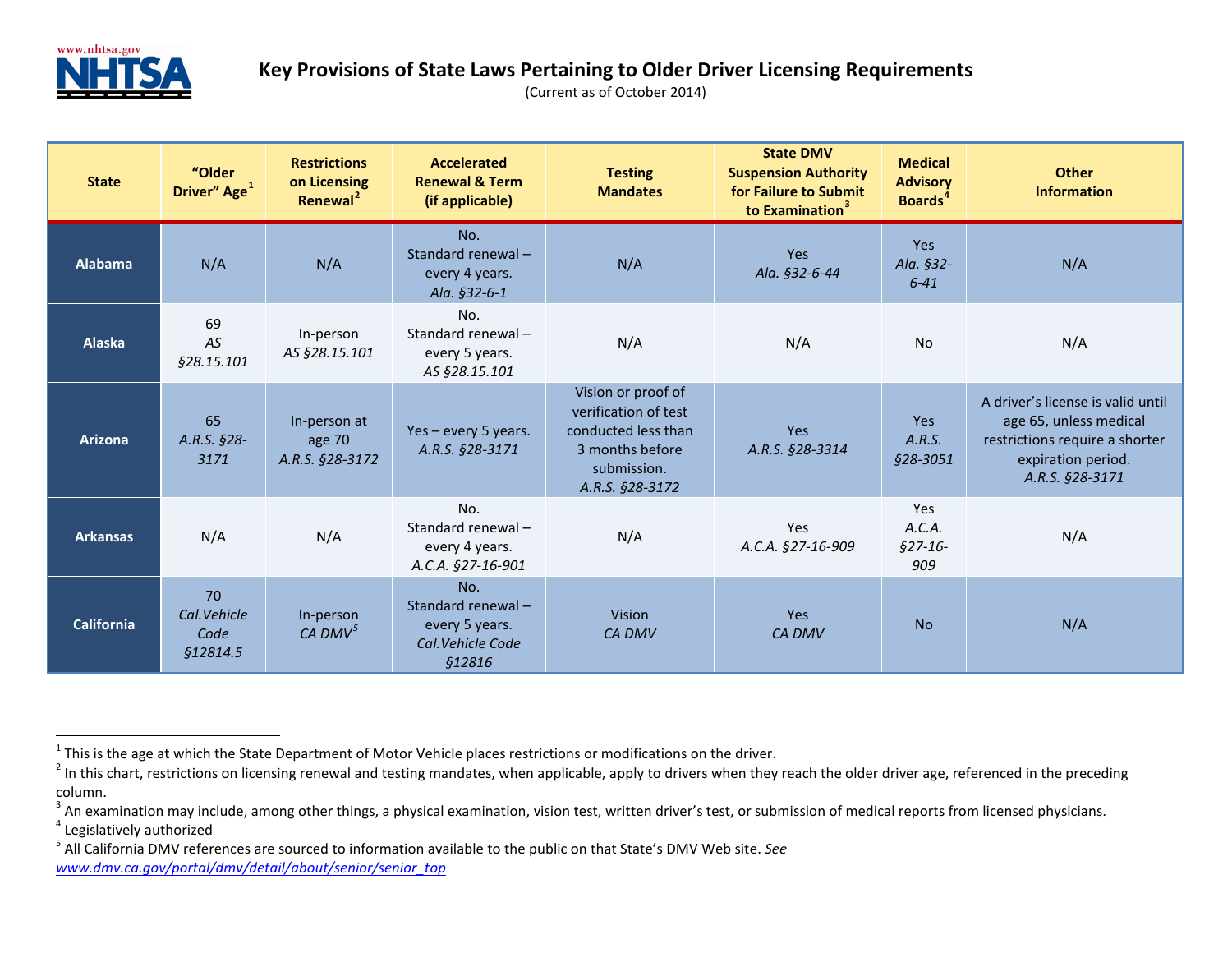<span id="page-1-0"></span>

| <b>State</b>                          | "Older<br>Driver" Age <sup>1</sup>       | <b>Restrictions</b><br>on Licensing<br>Renewal <sup>2</sup> | <b>Accelerated</b><br><b>Renewal &amp; Term</b><br>(if applicable)                                                         | <b>Testing</b><br><b>Mandates</b>                                                                                                                                                                    | <b>State DMV</b><br><b>Suspension Authority</b><br>for Failure to Submit<br>to Examination <sup>3</sup> | <b>Medical</b><br><b>Advisory</b><br><b>Boards</b> <sup>4</sup> | <b>Other</b><br><b>Information</b>                                                                                                                                                                                                                                                                                     |
|---------------------------------------|------------------------------------------|-------------------------------------------------------------|----------------------------------------------------------------------------------------------------------------------------|------------------------------------------------------------------------------------------------------------------------------------------------------------------------------------------------------|---------------------------------------------------------------------------------------------------------|-----------------------------------------------------------------|------------------------------------------------------------------------------------------------------------------------------------------------------------------------------------------------------------------------------------------------------------------------------------------------------------------------|
| Colorado                              | 66<br>$C.R.S.A.$ §42-<br>$2 - 118$       | In-person or by<br>mail C.R.S.A.<br>$§42 - 2 - 118$         | No.<br>Standard renewal-<br>every 5 years.<br>C.R.S.A. §42-2-114                                                           | Renewal by mail must<br>include a signed<br>statement from an<br>optometrist or<br>ophthalmologist<br>attesting to an eye<br>exam within the past 6<br>months and the results.<br>C.R.S.A. §42-2-118 | <b>Yes</b><br>$C.R.S.A.$ §42-2-111                                                                      | Yes<br>C.R.S.A.<br>$§42 - 2 - 112$                              | If deemed appropriate, the<br>DMV may require a driver<br>involved in a fatal motor<br>vehicle crash to submit to an<br>examination. But if the DMV<br>fails to mail notice within 90<br>days of receiving notice of the<br>crash, the DMV shall not<br>require examination based on<br>that crash. C.R.S.A. §42-2-111 |
| <b>Connecticut</b>                    | 65<br>$C.G.S.A. §14-$<br>41 <sub>a</sub> | N/A                                                         | Yes-every 2 years<br>(optional) <sup>b</sup> .<br>Standard renewal-<br>every 6 years.<br>$C.G.S.A.$ §§14-41;<br>$14 - 41a$ | N/A                                                                                                                                                                                                  | <b>Yes</b><br>C.G.S.A. §14-46e                                                                          | <b>Yes</b><br>C.G.S.A.<br>$$14-46b$                             | N/A                                                                                                                                                                                                                                                                                                                    |
| <b>Delaware</b>                       | N/A                                      | N/A                                                         | No.<br>Standard renewal-<br>every 8 years.<br>21 Del.C. §2715                                                              | N/A                                                                                                                                                                                                  | Yes<br>21 Del.C. §2724                                                                                  | <b>Yes</b><br>21 Del.C.<br><b>§2723</b>                         | N/A                                                                                                                                                                                                                                                                                                                    |
| <b>District of</b><br><b>Columbia</b> | 70<br>18 DCMR<br>\$111                   | In-person<br>18 DCMR §111                                   | No.<br>Standard renewal-<br>every 8 years.<br>18 DCMR §110                                                                 | Vision; doctor's<br>statement deeming<br>driver mentally and<br>physically qualified to<br>operate a motor<br>vehicle<br>18 DCMR §302                                                                | N/A                                                                                                     | <b>No</b>                                                       | Discretionary refusal to renew<br>is specifically noted with<br>regards to persons with<br>diabetes, seizure disorders,<br>Alzheimer's, hearing<br>impairment. D.C. Code §18-106                                                                                                                                       |

 $6$  Drivers age  $\geq 65$  are permitted to renew for either a 2-year period or the general 6-year period.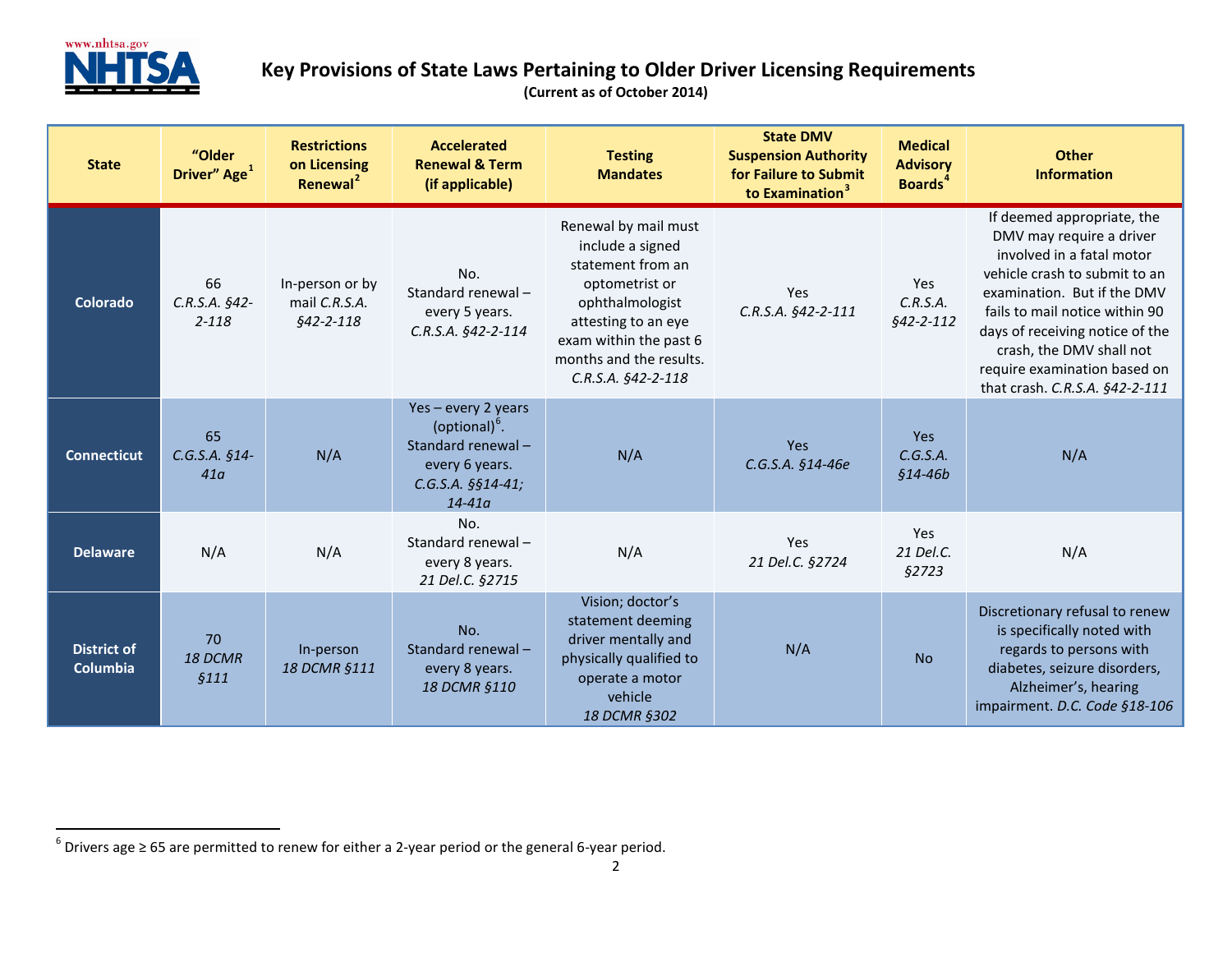<span id="page-2-1"></span><span id="page-2-0"></span>

| <b>State</b>   | "Older<br>Driver" Age <sup>1</sup>         | <b>Restrictions</b><br>on Licensing<br>Renewal <sup>2</sup>                                                                             | <b>Accelerated</b><br><b>Renewal &amp; Term</b><br>(if applicable)                         | <b>Testing</b><br><b>Mandates</b>                                  | <b>State DMV</b><br><b>Suspension Authority</b><br>for Failure to Submit<br>to Examination <sup>3</sup> | <b>Medical</b><br><b>Advisory</b><br><b>Boards</b> <sup>4</sup> | <b>Other</b><br><b>Information</b>                                                                                                                                                                                                                                               |
|----------------|--------------------------------------------|-----------------------------------------------------------------------------------------------------------------------------------------|--------------------------------------------------------------------------------------------|--------------------------------------------------------------------|---------------------------------------------------------------------------------------------------------|-----------------------------------------------------------------|----------------------------------------------------------------------------------------------------------------------------------------------------------------------------------------------------------------------------------------------------------------------------------|
| <b>Florida</b> | 80<br>F.S.A.<br><b>§322.18</b>             | In-person, unless<br>a vision test was<br>submitted<br>electronically in<br>advance by a<br>doctor or<br>optometrist.<br>F.S.A. §322.18 | Yes - every 6 years.<br>Standard renewal-<br>every 8 years.<br>F.S.A. §322.18              | Vision<br>F.S.A. §322.18                                           | <b>Yes</b><br>F.S.A. §322.221                                                                           | Yes<br>F.S.A.<br><b>§322.125</b>                                | N/A                                                                                                                                                                                                                                                                              |
| Georgia        | 60/64<br>Ga. Code<br>Ann. §40-<br>$5 - 32$ | N/A                                                                                                                                     | Yes - every 5 years.<br>Standard renewal-<br>every 8 years.<br>Ga. Code Ann.<br>$$40-5-32$ | Vision test for drivers<br>age $\geq 64$<br>Ga. Code Ann. §40-5-32 | Yes<br>Ga Comp. R. & Regs.<br>$375 - 3 - 5 - 01$                                                        | <b>Yes</b><br>Ga Comp.<br>R. & Regs.<br>$375 - 3 - 5 -$<br>.01  | Every veteran's or honorary<br>license <sup>7</sup> expires every 8 years<br>until the holder reaches age 65.<br>Ga. Code Ann. §40-5-32                                                                                                                                          |
| Hawai'i        | 72<br>HRS §286-<br>106                     | N/A                                                                                                                                     | Yes - every 2 years.<br>Standard renewal-<br>every 8 years. <sup>8</sup><br>HRS §286-106   | N/A                                                                | Yes<br>HAR §19-122-355                                                                                  | Yes<br>HRS §286-<br>4.1                                         | Any driver, regardless of age,<br>must renew in person, or<br>submit proof of an examination<br>not more than 6 months prior<br>to the license expiration date,<br>which states the driver has met<br>the physical requirements<br>established by the state DMV.<br>HRS §286-107 |
| Idaho          | 63<br>I.C. §49-319                         | In-person for<br>drivers age<br>$\geq$ 70.<br><b>IDAPA</b><br>39.02.76.011                                                              | No - But drivers age<br>$\geq$ 63 must renew<br>every 4 years. I.C.<br>§49-319             | N/A                                                                | N/A                                                                                                     | <b>No</b>                                                       | N/A                                                                                                                                                                                                                                                                              |

<sup>&</sup>lt;sup>7</sup> An honorably discharged veteran is entitled to a free veteran's driver's license.<br><sup>8</sup> Standard renewal for drivers 24 years and younger is every 4 years. *HRS §286-106*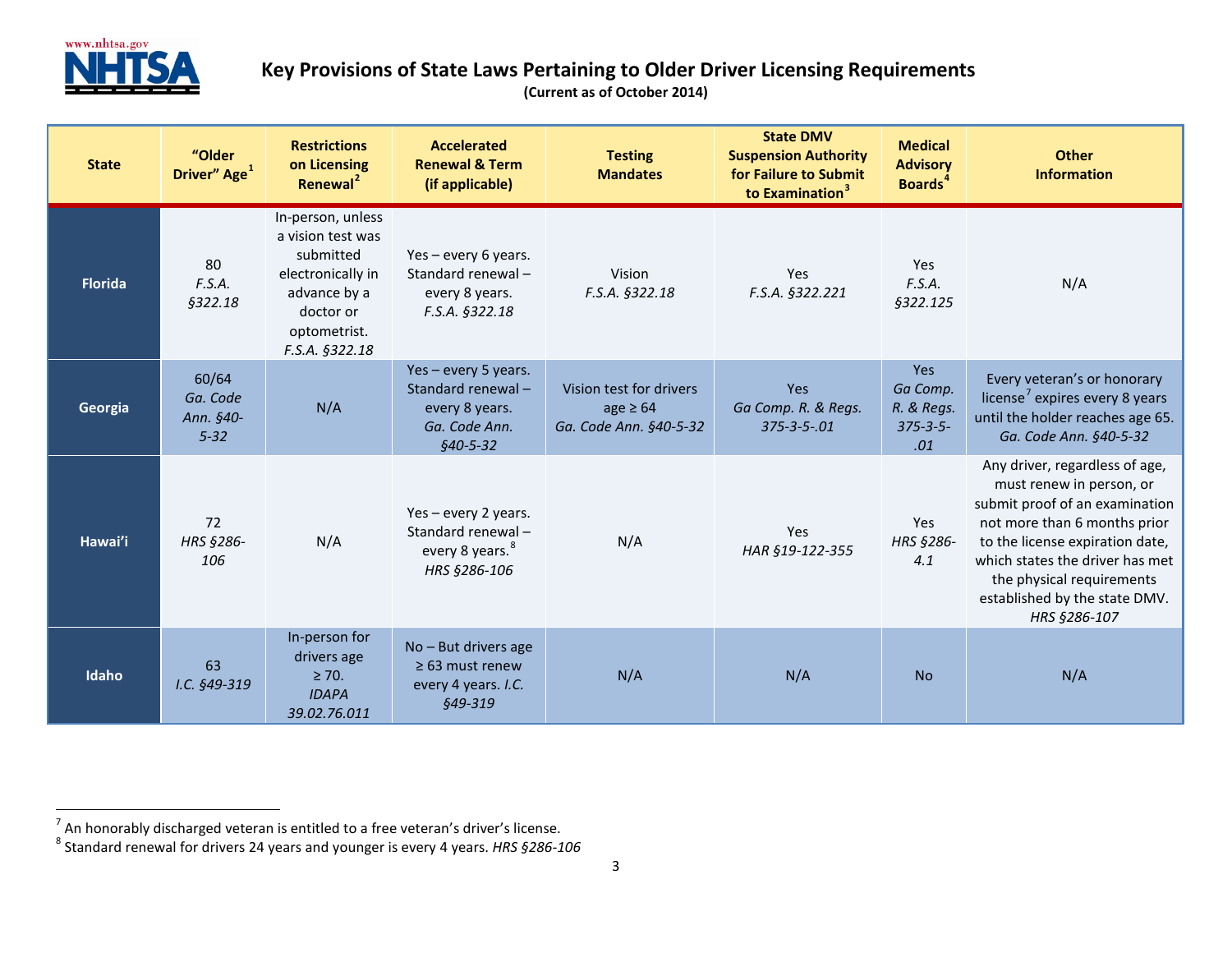<span id="page-3-0"></span>

| <b>State</b>    | "Older<br>Driver" Age <sup>1</sup>     | <b>Restrictions</b><br>on Licensing<br>Renewal <sup>2</sup>                    | <b>Accelerated</b><br><b>Renewal &amp; Term</b><br>(if applicable)                                                                                                      | <b>Testing</b><br><b>Mandates</b>                                                                                                                                                 | <b>State DMV</b><br><b>Suspension Authority</b><br>for Failure to Submit<br>to Examination <sup>3</sup> | <b>Medical</b><br><b>Advisory</b><br><b>Boards</b> <sup>4</sup> | <b>Other</b><br><b>Information</b>                                                                                                                                                                                                                                                        |
|-----------------|----------------------------------------|--------------------------------------------------------------------------------|-------------------------------------------------------------------------------------------------------------------------------------------------------------------------|-----------------------------------------------------------------------------------------------------------------------------------------------------------------------------------|---------------------------------------------------------------------------------------------------------|-----------------------------------------------------------------|-------------------------------------------------------------------------------------------------------------------------------------------------------------------------------------------------------------------------------------------------------------------------------------------|
| <b>Illinois</b> | 75/81<br>625 ILCS 5/6-<br>109; 5/6-115 | N/A                                                                            | Yes-every 2 years<br>for drivers age 81-86;<br>12 months for drivers<br>age $\geq$ 87. Standard<br>renewal - every<br>4 years.<br>625 ILCS 5/6-115                      | Vision test and actual<br>demonstration of<br>ability to exercise<br>ordinary and<br>reasonable control of<br>the motor vehicle for<br>drivers age $\geq$ 75.<br>625 ILCS 5/6-109 | Yes<br>625 ILCS 5/6-907                                                                                 | Yes<br>625 ILCS<br>$5/6 - 902$                                  | Every driver shall report to the<br>Secretary of State any medical<br>condition that is likely to cause<br>loss of consciousness or any<br>loss of ability to safely operate<br>a motor vehicle within 10 days<br>of the driver becoming aware<br>of the condition.<br>625 ILCS 5/6-116.5 |
| Indiana         | 75<br>IC §9-24-12-1                    | In-person<br>IC §9-24-12-5                                                     | Yes-every 3 years<br>for drivers age 75-84<br>and 2 years for<br>drivers<br>$age \geq 85.$<br>Standard renewal-<br>every 6 years.<br>IC §§9-24-12-1; 9-24-<br>$12 - 10$ | Vision<br>IC §9-24-12-5                                                                                                                                                           | N/A                                                                                                     | Yes<br>IC §9-14-<br>$4 - 1$                                     | N/A                                                                                                                                                                                                                                                                                       |
| lowa            | 70<br><b>IA DMV</b>                    | In-person or by<br>mail for drivers<br>age 70 and over.<br>IA DMV <sup>9</sup> | Yes-every 4 years<br>for drivers age 70;<br>3 years for 71;<br>2 years for $\geq$ 72.<br>Standard renewal-<br>every 8 years.<br>IA DMV; I.C.A.<br>§321.196              | Vision<br>I.C.A. §321.186A                                                                                                                                                        | N/A                                                                                                     | Yes<br>lowa<br>Admin.<br>Code 761-<br>600.4                     | N/A                                                                                                                                                                                                                                                                                       |
| <b>Kansas</b>   | 65<br>K.S.A. §8-247                    | N/A                                                                            | Yes - every 4 years.<br>Standard renewal<br>$term - every 6 years.$<br>K.S.A. §8-247                                                                                    | N/A                                                                                                                                                                               | N/A                                                                                                     | Yes<br>$K.S.A.$ §8-<br>255b                                     | N/A                                                                                                                                                                                                                                                                                       |

 <sup>9</sup> All Iowa DMV references are sourced to information available to the public on that State's DMV Web site. *See [www.iowadot.gov/mvd/ods/olderdrivers.htm](http://www.iowadot.gov/mvd/ods/olderdrivers.htm)*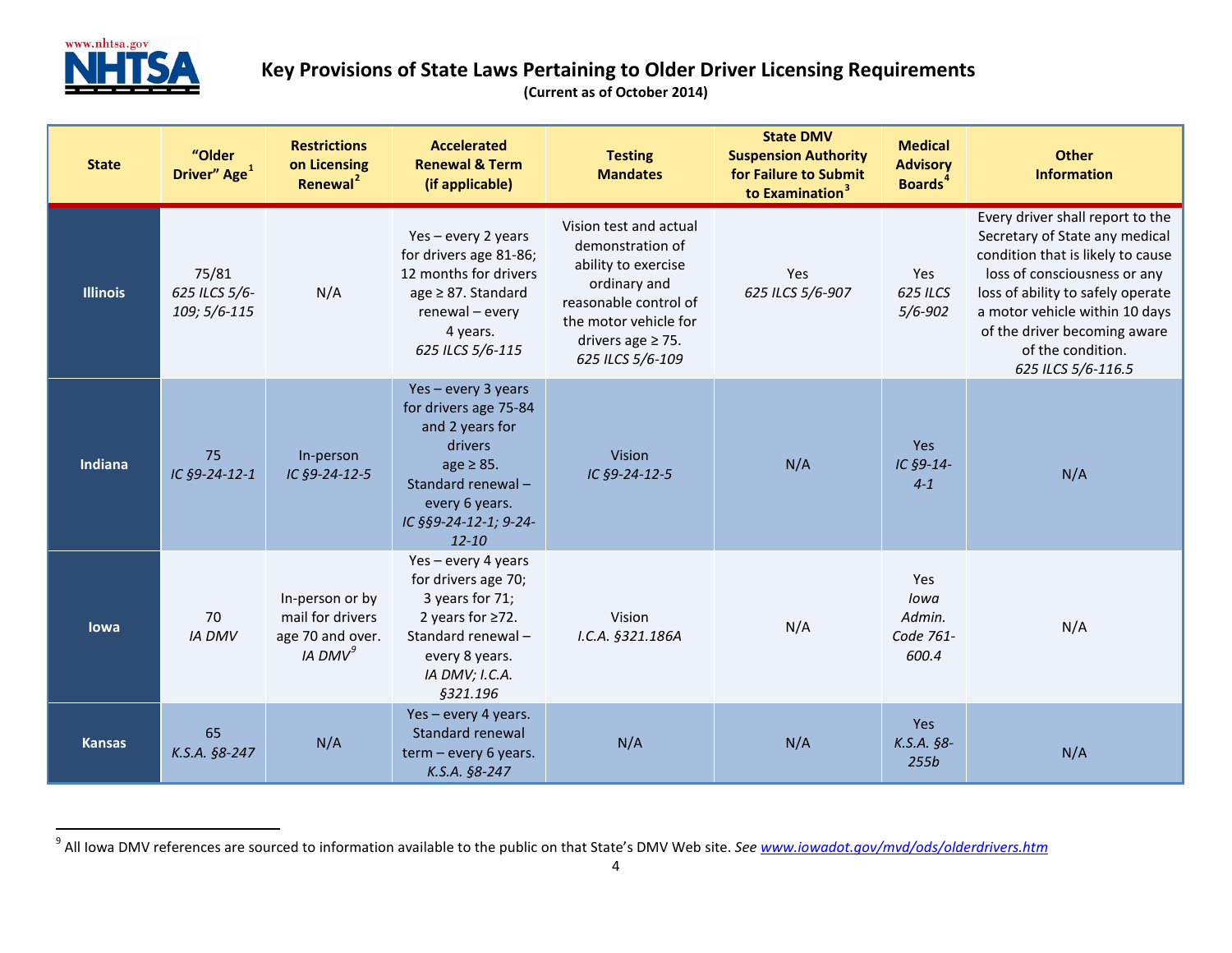<span id="page-4-0"></span>

| <b>State</b>    | "Older<br>Driver" Age <sup>1</sup>        | <b>Restrictions</b><br>on Licensing<br>Renewal <sup>2</sup> | <b>Accelerated</b><br><b>Renewal &amp; Term</b><br>(if applicable)           | <b>Testing</b><br><b>Mandates</b>                                                                                                                                                   | <b>State DMV</b><br><b>Suspension Authority</b><br>for Failure to Submit<br>to Examination <sup>3</sup> | <b>Medical</b><br><b>Advisory</b><br><b>Boards</b> <sup>4</sup> | <b>Other</b><br><b>Information</b>                                                                                                                                                                                                                                                                                                                                                  |
|-----------------|-------------------------------------------|-------------------------------------------------------------|------------------------------------------------------------------------------|-------------------------------------------------------------------------------------------------------------------------------------------------------------------------------------|---------------------------------------------------------------------------------------------------------|-----------------------------------------------------------------|-------------------------------------------------------------------------------------------------------------------------------------------------------------------------------------------------------------------------------------------------------------------------------------------------------------------------------------------------------------------------------------|
| <b>Kentucky</b> | N/A                                       | N/A                                                         | No.<br>Standard renewal-<br>every 4 years.<br>KRS §186.412                   | N/A                                                                                                                                                                                 | <b>Yes</b><br>601 KAR 13:090                                                                            | Yes<br><b>601 KAR</b><br>13:090                                 | N/A                                                                                                                                                                                                                                                                                                                                                                                 |
| Louisiana       | 70<br>La. R.S.<br>§32:412                 | In-person<br>La. R.S. §32:412                               | No.<br>Standard renewal-<br>every 4 years. <sup>10</sup><br>La. R.S. §32:412 | N/A                                                                                                                                                                                 | Yes<br>La. R.S. §§32:424;<br>40:1356                                                                    | Yes<br>La. R.S.<br>§40:1351                                     | Persons age $\geq 60$ , applying for a<br>license for the first time in LA<br>shall attach a report from a<br>doctor or optometrist<br>indicating visual ability, and<br>from a licensed doctor<br>indicating physical condition,<br>including any defects that<br>would impair the driver's<br>ability to exercise reasonable<br>control of a motor vehicle.<br>La. R.S. §32:403.1 |
| <b>Maine</b>    | 40/62/65<br>29-A M.R.S.A.<br><b>§1303</b> | N/A                                                         | Yes-every 4 years<br>for drivers age $\geq$ 65.<br>29-A M.R.S.A. §1406-<br>Α | Drivers age $\geq 40$ must<br>pass a vision test at the<br>time of their license<br>renewal. Persons age ≥<br>62 must pass a vision<br>test at each renewal.<br>29-A M.R.S.A. §1303 | Yes<br>29-A M.R.S.A. §1258                                                                              | Yes<br>$29-A$<br>M.R.S.A.<br><b>§1258</b>                       | N/A                                                                                                                                                                                                                                                                                                                                                                                 |

 $10$  Effective July 1, 2015, standard renewal shall be every 6 years.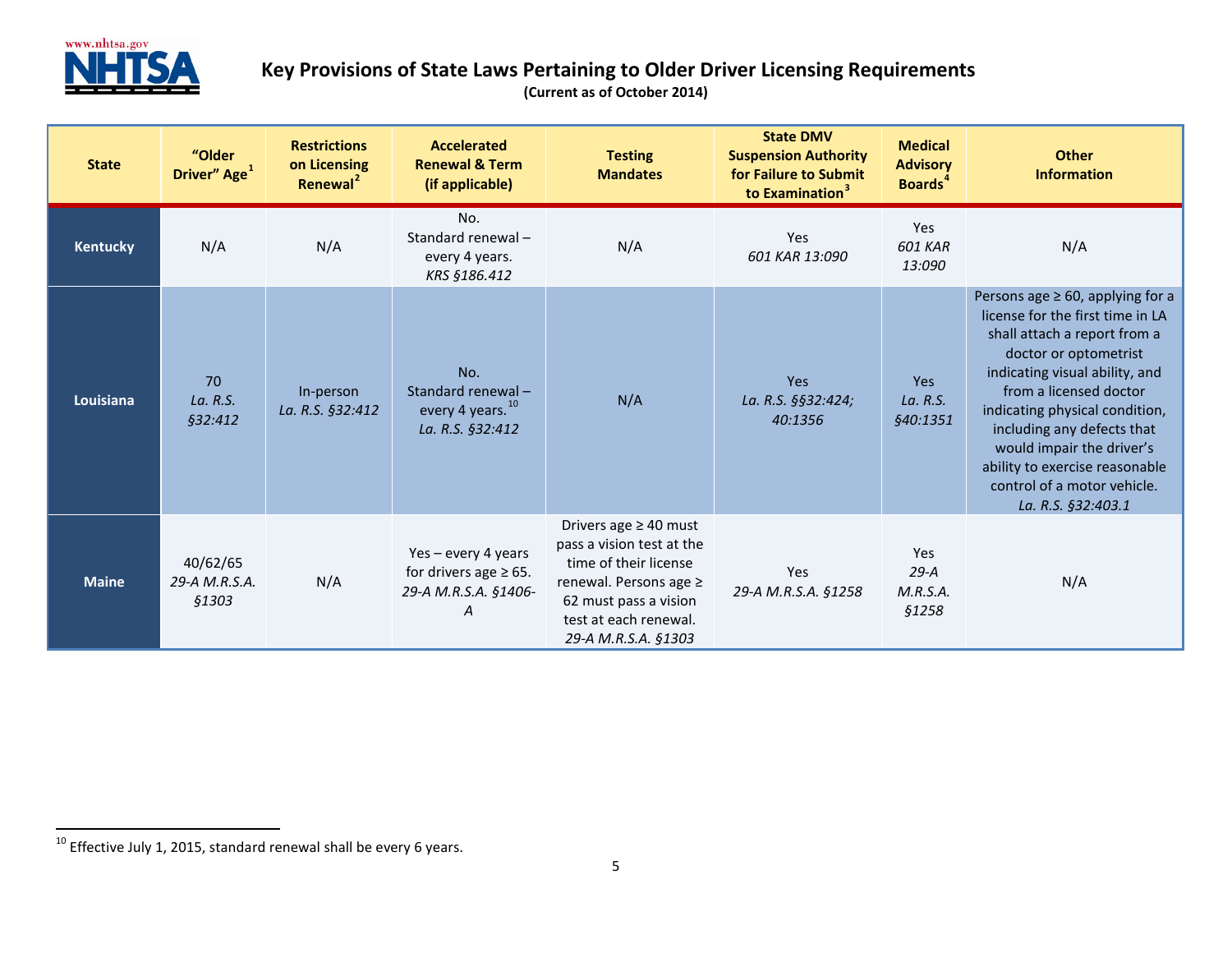

| <b>State</b>         | "Older<br>Driver" Age <sup>1</sup>            | <b>Restrictions</b><br>on Licensing<br>Renewal <sup>2</sup>                                                                                               | <b>Accelerated</b><br><b>Renewal &amp; Term</b><br>(if applicable)                   | <b>Testing</b><br><b>Mandates</b>                                                                    | <b>State DMV</b><br><b>Suspension Authority</b><br>for Failure to Submit<br>to Examination <sup>3</sup> | <b>Medical</b><br><b>Advisory</b><br><b>Boards</b> <sup>4</sup>       | <b>Other</b><br><b>Information</b>                                                                                                                                                                                                                                                                                                                                                                                                                    |
|----------------------|-----------------------------------------------|-----------------------------------------------------------------------------------------------------------------------------------------------------------|--------------------------------------------------------------------------------------|------------------------------------------------------------------------------------------------------|---------------------------------------------------------------------------------------------------------|-----------------------------------------------------------------------|-------------------------------------------------------------------------------------------------------------------------------------------------------------------------------------------------------------------------------------------------------------------------------------------------------------------------------------------------------------------------------------------------------------------------------------------------------|
| <b>Maryland</b>      | 40<br>MD Code,<br>Transporta-<br>tion §16-115 | Vision test<br>required for<br>persons age $\geq$<br>40; mail or<br>electronic<br>renewal is not<br>permitted.<br>MD Code,<br>Transportation<br>$$16-115$ | No.<br>Standard renewal-<br>every 8 years.<br>MD Code,<br>Transportation §16-<br>115 | Persons age ≥ 40 must<br>take a vision test upon<br>renewal. MD Code,<br>Transportation §16-<br>115. | N/A                                                                                                     | Yes<br>MD Code,<br><b>Transport</b><br>ation §16-<br>118              | If a person age $\geq$ 70 applies for<br>a new license, he/she must<br>present proof of previous<br>satisfactory operation of a<br>motor vehicle or written<br>certification from a licensed<br>doctor attesting to general<br>physical and mental<br>qualifications. MD Code,<br>Transportation §16-103.1                                                                                                                                            |
| <b>Massachusetts</b> | 75<br>M.G.L.A. 90 §<br>8                      | In-person<br>M.G.L.A. 90 § 8                                                                                                                              | No.<br>Standard renewal-<br>every 5 years.<br>M.G.L.A. 90 § 8                        | Vision<br>M.G.L.A. 90 §8                                                                             | Yes<br>540 CMR 24.03                                                                                    | Yes<br>M.G.L.A.<br>90 §8C                                             | N/A                                                                                                                                                                                                                                                                                                                                                                                                                                                   |
| <b>Michigan</b>      | N/A                                           | N/A                                                                                                                                                       | No.<br>Standard renewal-<br>every 4 years.<br>M.C.L.A. §257.314                      | N/A                                                                                                  | <b>Yes</b><br>M.C.L.A. §257.320                                                                         | Yes<br>Mich.<br>Admin.<br>Code R.<br>257.852;<br>Michigan.<br>gov/SOS | A doctor or optometrist who<br>submits a report regarding a<br>driver's physical or mental<br>qualifications to operate a<br>motor vehicle shall recommend<br>a period of suspension (at least<br>6 months for an operator's<br>license; at least 12 months for<br>a CDL), upon a finding that the<br>driver cannot operate a motor<br>vehicle in such a manner that<br>would jeopardize the safety of<br>persons and property.<br>M.C.L.A. §333.5139 |
| <b>Minnesota</b>     | N/A                                           | N/A                                                                                                                                                       | No.<br>Standard renewal-<br>every 4 years.<br>M.S.A. §171.27                         | N/A                                                                                                  | Yes<br>M.S.A. §171.13;<br>Minnesota Rules<br>7409.2800                                                  | Yes<br>Minnesot<br>a Rules<br>7410.3000                               | The Commissioner of Public<br>Safety shall not require an<br>examination for the reason<br>that a driver has attained a<br>certain age. M.S.A. §171.13                                                                                                                                                                                                                                                                                                |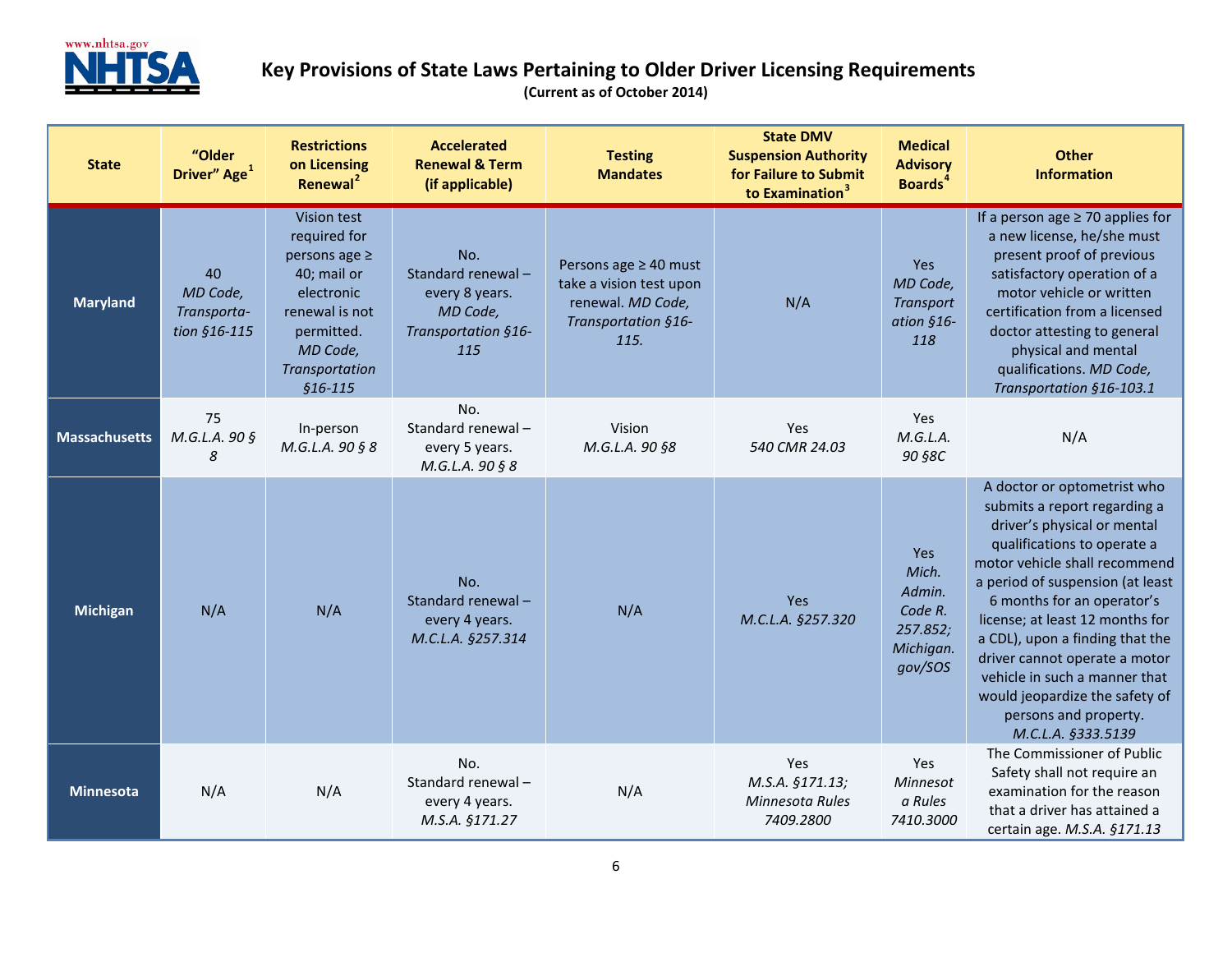<span id="page-6-0"></span>

| <b>State</b>    | "Older<br>Driver" Age <sup>1</sup>           | <b>Restrictions</b><br>on Licensing<br>Renewal <sup>2</sup>                                                                                                                                                                      | <b>Accelerated</b><br><b>Renewal &amp; Term</b><br>(if applicable)                                                         | <b>Testing</b><br><b>Mandates</b> | <b>State DMV</b><br><b>Suspension Authority</b><br>for Failure to Submit<br>to Examination <sup>3</sup> | <b>Medical</b><br><b>Advisory</b><br><b>Boards</b> <sup>4</sup> | <b>Other</b><br><b>Information</b>                                                                                                                     |
|-----------------|----------------------------------------------|----------------------------------------------------------------------------------------------------------------------------------------------------------------------------------------------------------------------------------|----------------------------------------------------------------------------------------------------------------------------|-----------------------------------|---------------------------------------------------------------------------------------------------------|-----------------------------------------------------------------|--------------------------------------------------------------------------------------------------------------------------------------------------------|
| Mississippi     | N/A                                          | N/A                                                                                                                                                                                                                              | No.<br>Standard renewal-<br>every 4 or 8 years at<br>the driver's option.<br>Miss. Code Ann.<br>$§63 - 1 - 47$             | N/A                               | Yes<br>Miss. Admin. Code 31-<br>1:9.4                                                                   | Yes<br>Miss.<br>Admin.<br>Code 31-<br>1:9.4                     | N/A                                                                                                                                                    |
| <b>Missouri</b> | 70<br>V.A.M.S.<br>§302.177                   | N/A                                                                                                                                                                                                                              | Yes - every 3 years.<br>Standard renewal-<br>every 6 years.<br>V.A.M.S. §302.177                                           | N/A                               | Yes<br>V.A.M.S. §302.291                                                                                | Yes<br>V.A.M.S.<br><b>§302.292</b>                              | N/A                                                                                                                                                    |
| <b>Montana</b>  | 75<br>MCA §61-5-<br>111                      | N/A                                                                                                                                                                                                                              | Yes - every 4 years.<br>Standard renewal-<br>every 8 years.<br>MCA §61-5-111                                               | N/A                               | Yes<br>MCA §61-5-207                                                                                    | Yes<br>MCA §61-<br>$5 - 125$                                    | The age of a driver, by itself,<br>does not constitute evidence of<br>a condition requiring<br>reexamination or a medical<br>evaluation. MCA §61-5-207 |
| <b>Nebraska</b> | 72<br>Neb.Rev.St.<br>§60-4,122               | E-renewal is not<br>permitted.<br>Neb.Rev.St. §60-<br>4,122                                                                                                                                                                      | No.<br>Standard renewal-<br>every 5 years.<br>Neb.Rev.St. §60-490                                                          | N/A                               | Yes<br>Neb.Rev.St. §60-4,118                                                                            | Yes<br>Neb.Rev.S<br>t. §60-<br>4,118.02                         | N/A                                                                                                                                                    |
| <b>Nevada</b>   | 65/71<br><b>NAC</b><br>§§483.043;<br>483.430 | Mail renewal<br>permitted for<br>drivers age $\geq 71$<br>only with a letter<br>from a doctor<br>attesting to the<br>ability of the<br>driver to operate<br>a motor vehicle<br>and the driver's<br>visual acuity.<br>NAC 483.430 | Yes-every 4 years<br>for drivers age $\geq 65$ .<br>Standard renewal-<br>every 4 or 8 years. <sup>11</sup><br>NAC §483.043 | N/A                               | <b>Yes</b><br>NAC 483.320                                                                               | <b>Yes</b><br><b>NAC</b><br><b>§483.400</b>                     | N/A                                                                                                                                                    |

<sup>&</sup>lt;sup>11</sup> Effective January 1, 2018, all license renewals shall occur every 8 years, except for drivers age ≥ 65.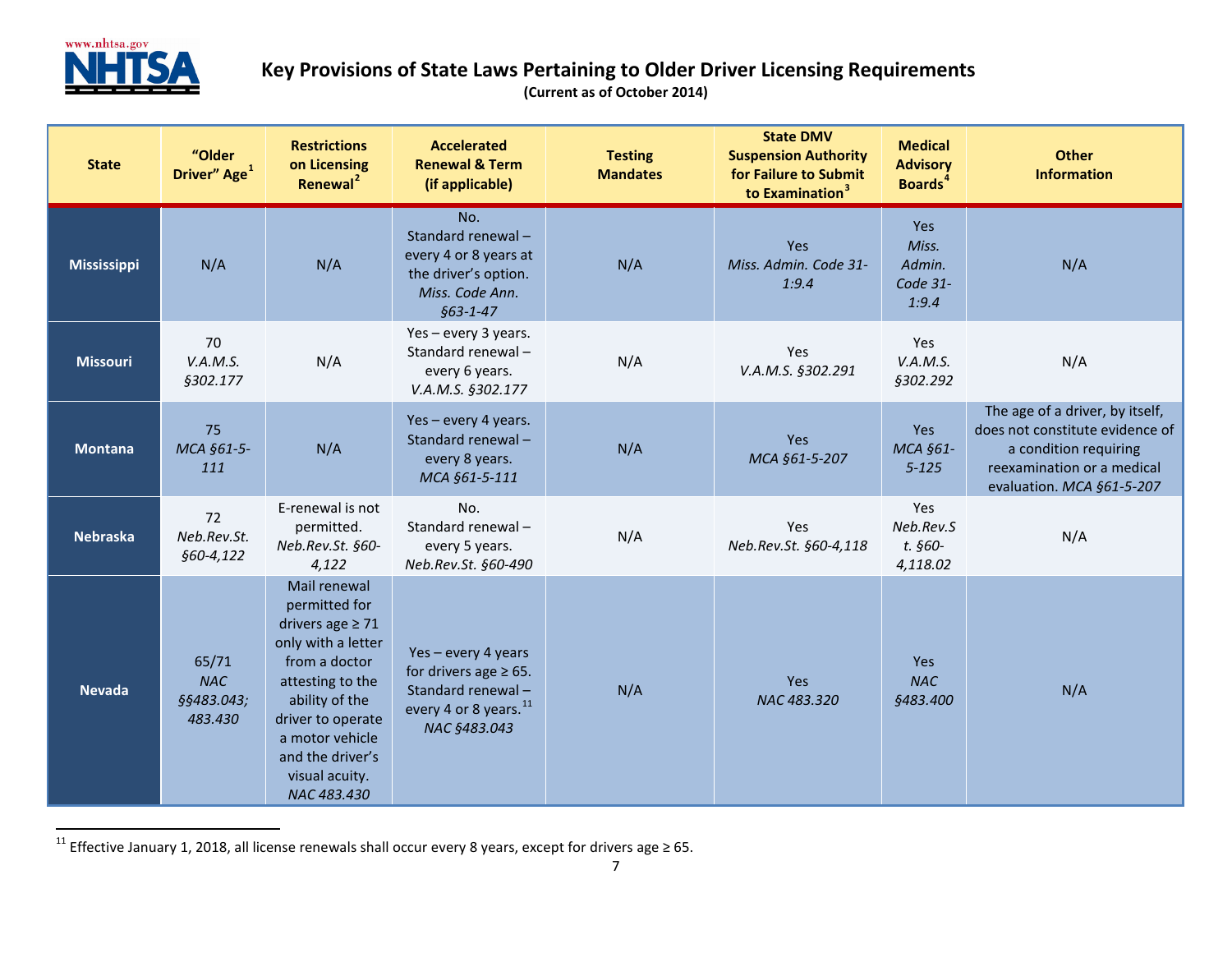<span id="page-7-1"></span><span id="page-7-0"></span>

| <b>State</b>                   | "Older<br>Driver" Age <sup>1</sup> | <b>Restrictions</b><br>on Licensing<br>Renewal <sup>2</sup> | <b>Accelerated</b><br><b>Renewal &amp; Term</b><br>(if applicable)                                                                                                           | <b>Testing</b><br><b>Mandates</b> | <b>State DMV</b><br><b>Suspension Authority</b><br>for Failure to Submit<br>to Examination <sup>3</sup> | <b>Medical</b><br><b>Advisory</b><br><b>Boards</b> <sup>4</sup> | <b>Other</b><br><b>Information</b>                                                                                                                                                                                                                                                                                         |
|--------------------------------|------------------------------------|-------------------------------------------------------------|------------------------------------------------------------------------------------------------------------------------------------------------------------------------------|-----------------------------------|---------------------------------------------------------------------------------------------------------|-----------------------------------------------------------------|----------------------------------------------------------------------------------------------------------------------------------------------------------------------------------------------------------------------------------------------------------------------------------------------------------------------------|
| <b>New</b><br><b>Hampshire</b> | N/A                                | N/A                                                         | No.<br>Standard renewal-<br>every 5 years.<br>N.H. Rev. Stat.<br>\$263:10                                                                                                    | N/A                               | N/A                                                                                                     | Yes<br>N.H. Rev.<br>Stat.<br>$$263:6-b$                         | Every driver who appears in<br>person to renew his/her license<br>must complete a visual acuity<br>examination. But every driver<br>who is eligible to renew his/her<br>license online <sup>12</sup> shall attest to<br>the fact that he/she meets the<br>visual acuity standards.<br>N.H. Code Admin. R.<br>Saf-C 1007.01 |
| <b>New Jersey</b>              | N/A                                | N/A                                                         | No.<br>Standard renewal-<br>every 48 months.<br>N.J.S.A. 39:3-10                                                                                                             | N/A                               | Yes<br><b>NJ DMV</b>                                                                                    | Yes<br><b>NJ DMV</b>                                            | Every driver shall take and<br>successfully pass a screening of<br>his/her vision at least once<br>every 10 years as a condition<br>for renewal. N.J.S.A. §39:3-10c                                                                                                                                                        |
| <b>New Mexico</b>              | 67<br>NMSA §66-5-<br>19            | In-person or<br>by mail.<br>$NM$ DMV $^{13}$                | Yes-every 4 years<br>for drivers age 67-74;<br>every year for<br>drivers age $\geq$ 75.<br>Standard renewal-<br>every 4 or 8 years (at<br>driver's option).<br>NMSA §66-5-19 | N/A                               | Yes<br>NMSA §66-5-31                                                                                    | Yes<br><b>NMSA</b><br>$$66-5-6$                                 | N/A                                                                                                                                                                                                                                                                                                                        |
| <b>New York</b>                | N/A                                | N/A                                                         | No.<br>Standard renewal-<br>every 8 years.<br>Veh & Traf §506                                                                                                                | N/A                               | Yes<br>Veh & Traf §506                                                                                  | <b>Yes</b><br>Veh &<br>Traf §541                                | N/A                                                                                                                                                                                                                                                                                                                        |

<sup>&</sup>lt;sup>12</sup> A license may be renewed online only once in every other license renewal cycle.<br><sup>13</sup> All New Mexico DMV references are sourced to information available to the public on that State's DMV Web site. See www.mvd.newmexico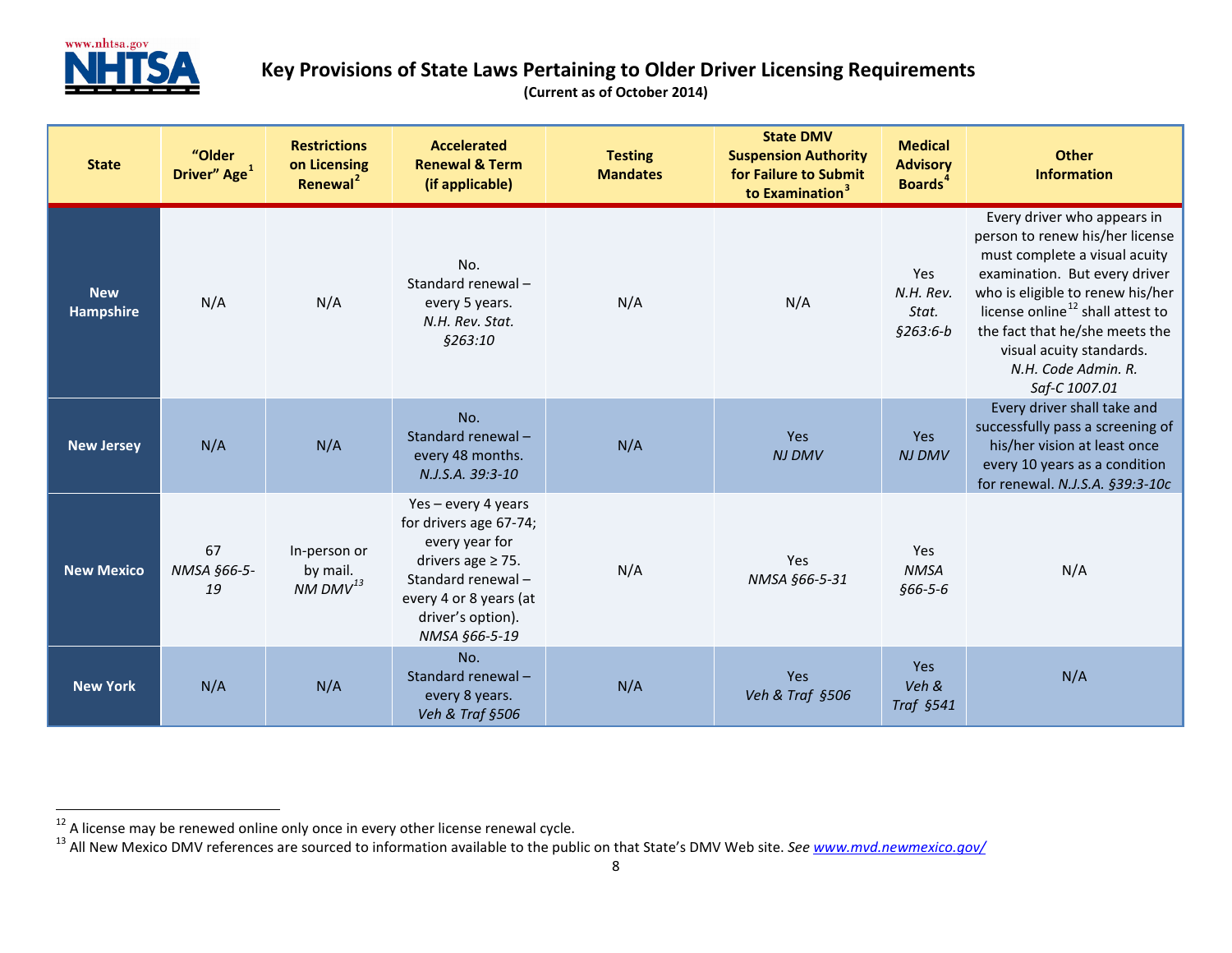

| <b>State</b>          | "Older<br>Driver" Age <sup>1</sup>  | <b>Restrictions</b><br>on Licensing<br>Renewal <sup>2</sup> | <b>Accelerated</b><br><b>Renewal &amp; Term</b><br>(if applicable)              | <b>Testing</b><br><b>Mandates</b>                                                                                           | <b>State DMV</b><br><b>Suspension Authority</b><br>for Failure to Submit<br>to Examination <sup>3</sup> | <b>Medical</b><br><b>Advisory</b><br><b>Boards</b> <sup>4</sup> | <b>Other</b><br><b>Information</b>                                                                                                                                                                                                                 |
|-----------------------|-------------------------------------|-------------------------------------------------------------|---------------------------------------------------------------------------------|-----------------------------------------------------------------------------------------------------------------------------|---------------------------------------------------------------------------------------------------------|-----------------------------------------------------------------|----------------------------------------------------------------------------------------------------------------------------------------------------------------------------------------------------------------------------------------------------|
| <b>North Carolina</b> | 66<br>N.C.G.S.A.<br>$$20-7$         | N/A                                                         | Yes - every 5 years.<br>Standard renewal-<br>every 8 years.<br>N.C.G.S.A. §20-7 | N/A                                                                                                                         | Yes<br>N.C.G.S.A. §20-29.1                                                                              | Yes<br>N.C.G.S.A.<br>$$20-9$                                    | The DMV may not require a<br>person who is at least 60 years<br>old to parallel park a motor<br>vehicle as part of a road test.<br>N.C.G.S.A. §20-7                                                                                                |
| <b>North Dakota</b>   | 78<br><b>NDCC §39-</b><br>$06 - 19$ | N/A                                                         | Yes-every 4 years.<br>Standard renewal-<br>every 6 years.<br>NDCC §39-06-19     | N/A                                                                                                                         | Yes<br>NDCC §39-06-34                                                                                   | Yes<br>NDAC 37-<br>08-01-01                                     | A court may direct the DMV<br>director to require an<br>individual to submit to<br>reexamination.<br>NDCC §39-06-34.1                                                                                                                              |
| Ohio                  | N/A                                 | N/A                                                         | No.<br>Standard renewal-<br>every 4 years.<br>R.C. §4507.09                     | N/A                                                                                                                         | N/A                                                                                                     | <b>No</b>                                                       | N/A                                                                                                                                                                                                                                                |
| <b>Oklahoma</b>       | N/A                                 | N/A                                                         | No.<br>Standard renewal-<br>every 4 years.<br>47 Okl.St.Ann. §6-115             | N/A                                                                                                                         | Yes<br>Okla. Admin. Code<br>595:10-5-17; 47<br>Okl.St.Ann. §6-120                                       | Yes<br>47<br>Okl.St.Ann<br>$. §6-118$                           | N/A                                                                                                                                                                                                                                                |
| Oregon                | 50<br>OAR 735-062-<br>0060          | N/A                                                         | No.<br>Standard renewal-<br>every 8 years.<br>O.R.S. §807.130                   | All drivers age $\geq 50$<br>must have their<br>eyesight tested by the<br>DMV prior to each<br>renewal.<br>OAR 735-062-0060 | N/A                                                                                                     | No                                                              | While there is no established<br>medical advisory board, there<br>is a medical determination<br>officer who determines<br>whether a person is eligible for<br>a license in light of mental and<br>physical impairment concerns.<br>O.R.S. §807.090 |
| Pennsylvania          | N/A                                 | N/A                                                         | No.<br>Standard renewal-<br>every 4 years.<br>75 Pa.C.S.A. §1514                | N/A                                                                                                                         | Yes<br>75 Pa.C.S.A. §1519                                                                               | <b>Yes</b><br>75<br>Pa.C.S.A.<br>§1517                          | N/A                                                                                                                                                                                                                                                |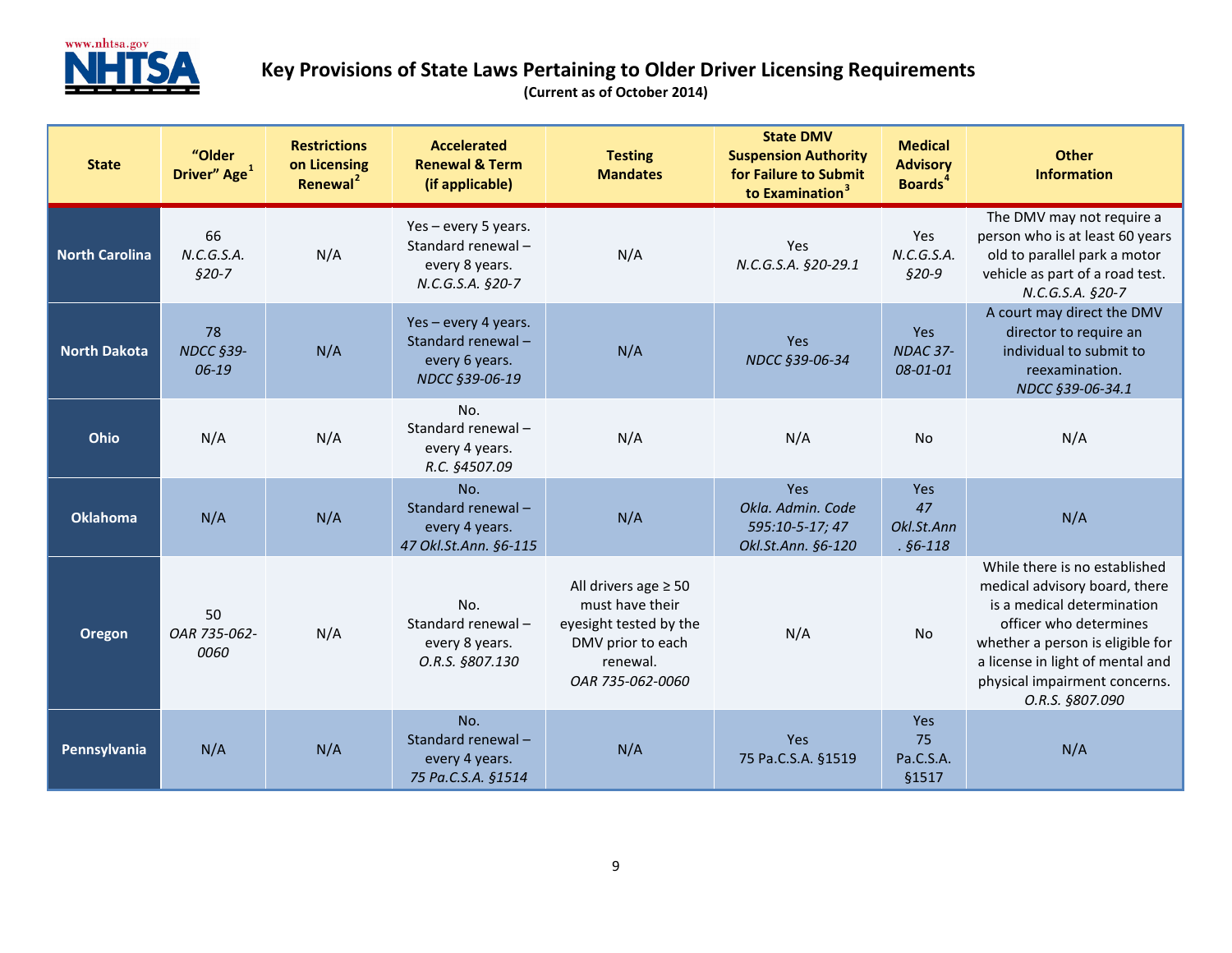

| <b>State</b>          | "Older<br>Driver" Age <sup>1</sup>    | <b>Restrictions</b><br>on Licensing<br>Renewal <sup>2</sup>                                                  | <b>Accelerated</b><br><b>Renewal &amp; Term</b><br>(if applicable)                              | <b>Testing</b><br><b>Mandates</b>                                                                  | <b>State DMV</b><br><b>Suspension Authority</b><br>for Failure to Submit<br>to Examination <sup>3</sup> | <b>Medical</b><br><b>Advisory</b><br><b>Boards</b> <sup>4</sup> | <b>Other</b><br><b>Information</b>                                                                                                                                                                                                                      |
|-----------------------|---------------------------------------|--------------------------------------------------------------------------------------------------------------|-------------------------------------------------------------------------------------------------|----------------------------------------------------------------------------------------------------|---------------------------------------------------------------------------------------------------------|-----------------------------------------------------------------|---------------------------------------------------------------------------------------------------------------------------------------------------------------------------------------------------------------------------------------------------------|
| <b>Puerto Rico</b>    | N/A                                   | N/A                                                                                                          | No.<br>Standard renewal-<br>every 6 years.<br>9 L.P.R.A. §5064                                  | N/A                                                                                                | Yes<br>9 L.P.R.A. §5071                                                                                 | Yes<br>9 L.P.R.A.<br><b>§5060</b>                               | N/A                                                                                                                                                                                                                                                     |
| <b>Rhode Island</b>   | 75<br>Gen.Laws<br>1956, §31-10-<br>30 | N/A                                                                                                          | Yes - every 2 years.<br>Standard renewal-<br>every 5 years.<br>Gen.Laws 1956, §31-<br>$10 - 30$ | N/A                                                                                                | N/A                                                                                                     | Yes<br>Gen.Laws<br>1956,<br>§31-10-44                           | N/A                                                                                                                                                                                                                                                     |
| <b>South Carolina</b> | 65<br>Code 1976<br>§56-1-210          | N/A                                                                                                          | Yes - every 5 years.<br>Standard renewal-<br>every 10 years.<br>Code 1976 §56-1-210             | Vision test<br>Code 1976 §56-1-220                                                                 | Yes<br>Code 1976 §56-1-270                                                                              | Yes<br>Code 1976<br>§56-1-221                                   | Any driver involved in 4 crashes<br>within a 24-month period may<br>be required to take any portion<br>of the driver's license<br>examination if the director of<br>the DMV deems appropriate.<br>Code 1976 §56-1-225                                   |
| <b>South Dakota</b>   | 65<br>SDCL §32-12-<br>43.1            | Mail or<br>electronic<br>renewal<br>permitted if<br>vision statement<br>is included.<br>SDCL §32-12-<br>43.1 | No.<br>Standard renewal-<br>every 5 years.<br>SDCL §32-12-42                                    | Vision statement<br>signed by a licensed<br>optometrist or<br>ophthalmologist.<br>SDCL §32-12-43.1 | <b>Yes</b><br>SDCL §32-12-46                                                                            | <b>No</b>                                                       | N/A                                                                                                                                                                                                                                                     |
| <b>Tennessee</b>      | N/A                                   | N/A                                                                                                          | No.<br>Standard renewal-<br>every 5 years.<br>T.C.A. §55-50-337                                 | N/A                                                                                                | Yes<br>Tenn. Comp. R. & Regs.<br>1340-01-04-.07                                                         | Yes<br>Tenn.<br>Comp. R.<br>& Regs.<br>1340-01-<br>$04 - .06$   | A driver required to undergo<br>re-examination may take the<br>written and/or vision portion<br>of the driver examination test<br>without limitation, and the on-<br>the-road skills portion up to 3<br>times. Tenn. Comp. R. & Regs.<br>1340-01-04-.07 |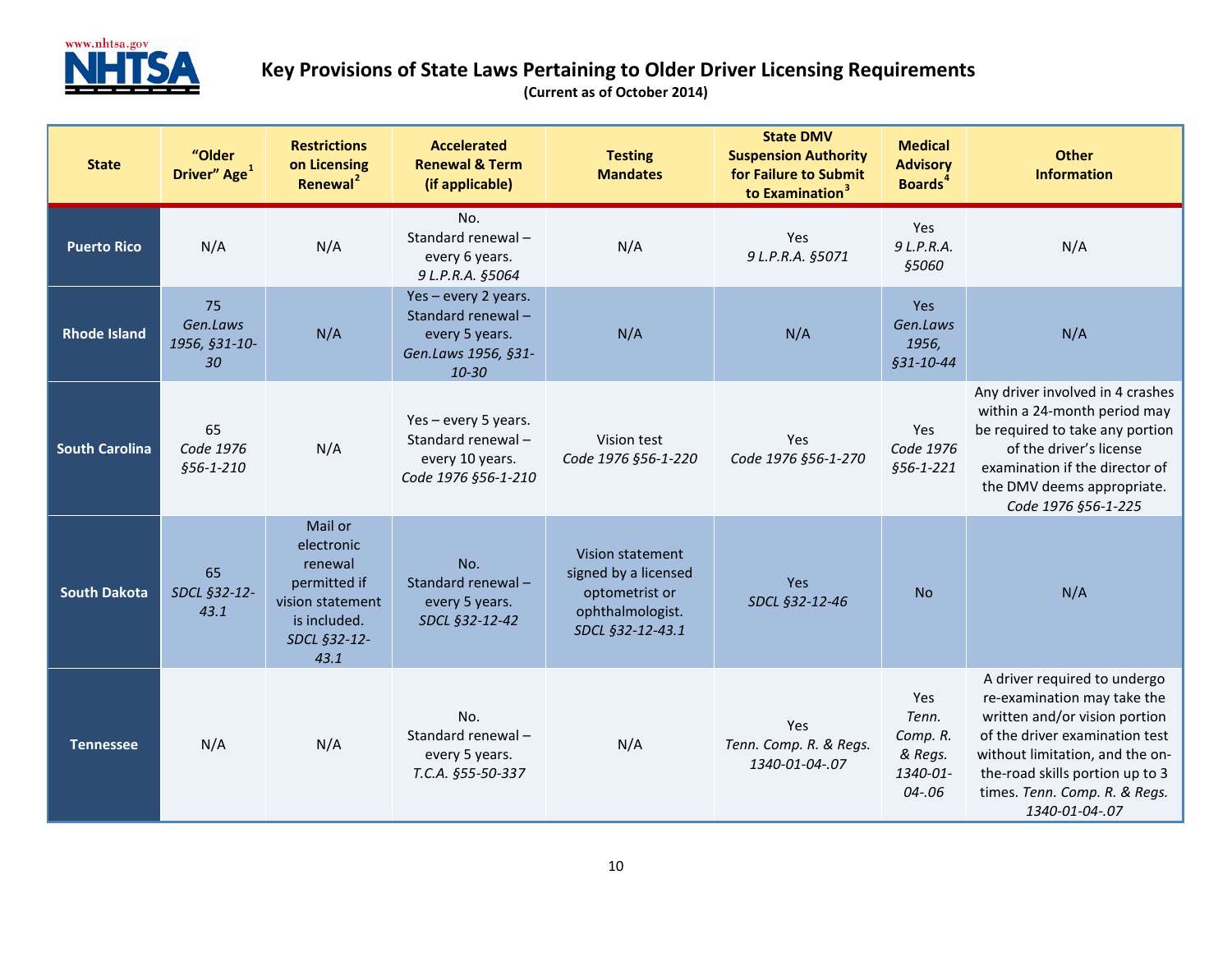<span id="page-10-2"></span><span id="page-10-1"></span><span id="page-10-0"></span>

| <b>State</b>    | "Older<br>Driver" Age <sup>1</sup>                                       | <b>Restrictions</b><br>on Licensing<br>Renewal <sup>2</sup>                             | <b>Accelerated</b><br><b>Renewal &amp; Term</b><br>(if applicable)                                                  | <b>Testing</b><br><b>Mandates</b>                                                                        | <b>State DMV</b><br><b>Suspension Authority</b><br>for Failure to Submit<br>to Examination <sup>3</sup> | <b>Medical</b><br><b>Advisory</b><br><b>Boards</b> <sup>4</sup>  | <b>Other</b><br><b>Information</b>                                                                                                                         |
|-----------------|--------------------------------------------------------------------------|-----------------------------------------------------------------------------------------|---------------------------------------------------------------------------------------------------------------------|----------------------------------------------------------------------------------------------------------|---------------------------------------------------------------------------------------------------------|------------------------------------------------------------------|------------------------------------------------------------------------------------------------------------------------------------------------------------|
| <b>Texas</b>    | 79/85<br>V.T.C.A.,<br>Transporta-<br>tion Code<br>§§521.274;<br>521.2711 | In-person for<br>drivers age $\geq$ 79.<br>V.T.C.A.,<br>Transportation<br>Code §521.274 | Yes - every 2 years.<br>Standard renewal-<br>every 6 years.<br>V.T.C.A.,<br><b>Transportation Code</b><br>§521.2711 | N/A                                                                                                      | N/A                                                                                                     | <b>Yes</b><br>V.T.C.A.,<br>Health &<br>Safety<br>Code<br>§12.092 | N/A                                                                                                                                                        |
| <b>Utah</b>     | 65<br>U.C.A. 1953<br>§53-3-214                                           | N/A                                                                                     | No.<br>Standard renewal-<br>every 5 years.<br>U.C.A. 1953 §53-3-<br>214                                             | Vision test<br>U.C.A. 1953 §53-3-214                                                                     | Yes<br>U.C.A. 1953 §53-3-221                                                                            | Yes<br>U.C.A.<br>1953 §53-<br>$3 - 303$                          | N/A                                                                                                                                                        |
| Vermont         | N/A                                                                      | N/A                                                                                     | No.<br>Standard renewal-<br>every 4 years.<br>23 V.S.A. §601                                                        | N/A                                                                                                      | N/A                                                                                                     | <b>No</b>                                                        | The DMV may designate<br>licensed doctors,<br>ophthalmologists, oculists and<br>optometrists as examiners of<br>motor vehicle operators.<br>23 V.S.A. §637 |
| <b>Virginia</b> | $75^{14}$<br>Va. Code<br>Ann.<br>§46.2-330                               | In-person <sup>15</sup><br>Va. Code Ann.<br>§46.2-330                                   | Yes - every 5 years.<br>Standard renewal-<br>every 8 years.<br>Va. Code Ann. §46.2-<br>330                          | Vision test (unless<br>proof of test completed<br>within 90 days) $^{16}$<br>Va. Code Ann. §46.2-<br>330 | N/A                                                                                                     | <b>Yes</b><br>Va. Code<br>Ann.<br>§46.2-204                      | N/A                                                                                                                                                        |
| Washington      | N/A                                                                      | N/A                                                                                     | No.<br>Standard renewal-<br>every 5 years.<br>RCWA §46.20.181                                                       | N/A                                                                                                      | <b>Yes</b><br>RCWA §46.20.305                                                                           | <b>No</b>                                                        | N/A                                                                                                                                                        |

<sup>&</sup>lt;sup>14</sup> Effective January 1, 2015<br><sup>15</sup> Effective January 1, 2015<br><sup>16</sup> Effective January 1, 2015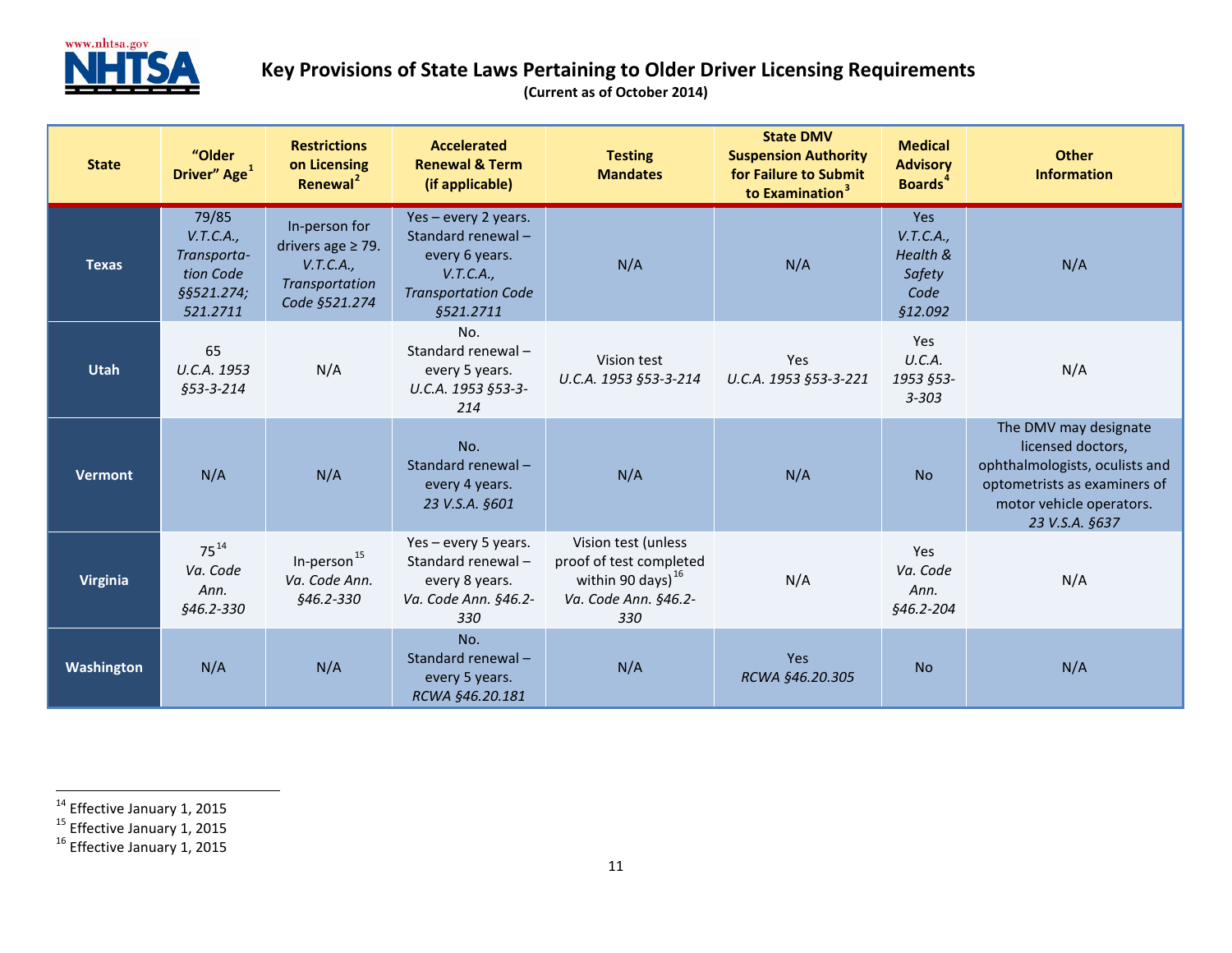

#### <span id="page-11-0"></span>**Key Provisions of State Laws Pertaining to Older Driver Licensing Requirements (Current as of October 2014)**

| <b>State</b>         | "Older<br>Driver" Age <sup>1</sup> | <b>Restrictions</b><br>on Licensing<br>Renewal <sup>2</sup> | <b>Accelerated</b><br><b>Renewal &amp; Term</b><br>(if applicable)  | <b>Testing</b><br><b>Mandates</b> | <b>State DMV</b><br><b>Suspension Authority</b><br>for Failure to Submit<br>to Examination <sup>3</sup> | <b>Medical</b><br><b>Advisory</b><br><b>Boards</b> <sup>4</sup> | <b>Other</b><br><b>Information</b> |
|----------------------|------------------------------------|-------------------------------------------------------------|---------------------------------------------------------------------|-----------------------------------|---------------------------------------------------------------------------------------------------------|-----------------------------------------------------------------|------------------------------------|
| <b>West Virginia</b> | N/A                                | N/A                                                         | No.<br>Standard renewal-<br>every 8 years. W. Va.<br>Code §17B-2-12 | N/A                               | <b>Yes</b><br>W. Va. Code §17B-3-7                                                                      | No <sup>17</sup><br>W. Va.<br>Code<br>§17B-2-7a                 | N/A                                |
| <b>Wisconsin</b>     | N/A                                | N/A                                                         | No.<br>Standard renewal-<br>every 8 years.<br>W.S.A. §343.16        | N/A                               | N/A                                                                                                     | <b>Yes</b><br>W.S.A.<br>§343.16                                 | N/A                                |
| <b>Wyoming</b>       | N/A                                | N/A                                                         | No.<br>Standard renewal-<br>every 4 years.<br>W.S. 1977 §31-7-119   | N/A                               | <b>Yes</b><br>W.S. 1977 §31-7-122                                                                       | No                                                              | N/A                                |

#### **Notes:**

Due to increased physical impairments that many drivers face as they age, most states have enacted legislation that places additional restrictions or requirements on older drivers. These laws include license renewal requirements, accelerated license renewal terms, and testing mandates. Medical Advisory Boards are addressed, as well.

Please note that most States have legislation specifying a process for a third party to request that a driver submit to examination or re-examination. For example, a criminal justice agency, physician or member of the general public may request cancellation of a driver's license, but must explain the need for reevaluation. In some cases legislation specifies that such a request may not be anonymous. In most cases this process is not exclusive to older drivers. These provisions are not included in the table, as these provisions are common to most states and are typically not exclusive to older drivers, but can be applicable to any licensed driver with medical conditions.

#### **Key Terms:**

- "Older Driver" Age the age at which a State may set forth certain requirements for driver's license renewal. Multiple ages may be noted, reflecting multiple requirements, as applicable.
- Restrictions on Licensing Renewal Generally, this category includes type of renewal required (in-person versus online, electronically, by mail, etc.) once a driver reaches the "Older Driver" age.

 $17$  The code provides that "the driver's licensing advisory board shall continue to exist until the first day of July, [2009]."